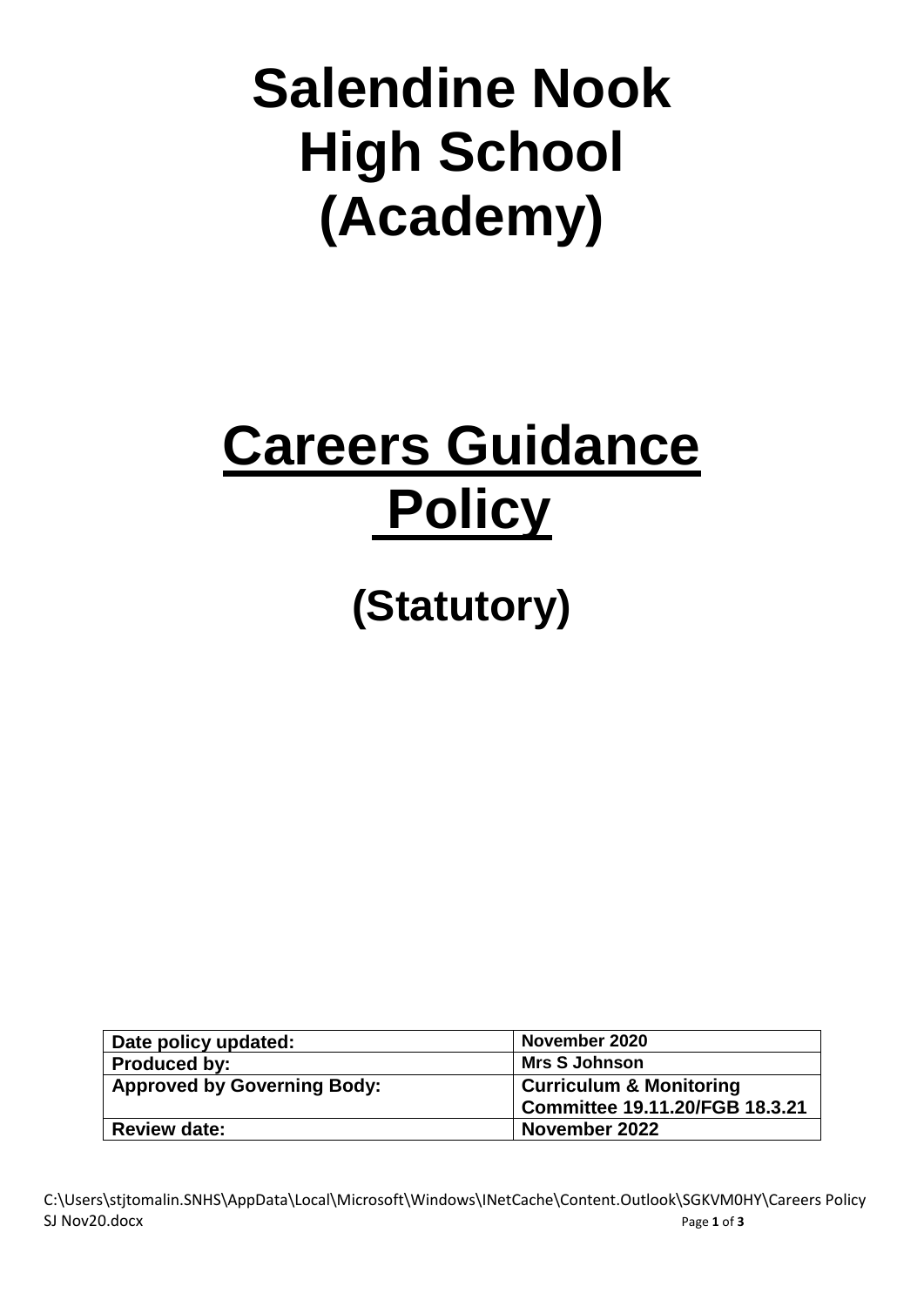The School is committed to providing a programme of careers education which prepares students for the opportunities, responsibilities and experiences they will face in adult life. As an 11-16 school we strive to enable all pupils to make an effective Post 16 transfer and for them to leave us equipped with career skills that will help them in the increasingly uncertain future. The effective provision of a Careers Education and Independent Guidance programme is central to the fulfilment of this obligation.

Through this programme, students are supported in the development of important career management skills and in the process are enabled to take greater responsibility for managing their own lifelong learning, career and personal development. Salendine Nook HS has a well-established CEIAG (Careers, Education, Information, Advice & Guidance) provision. This policy sets out the principles on which the CEIAG programme and the levels of student entitlement are based. It promotes principles which ensure coherence and progression, and forms the basis for planning the delivery, monitoring and evaluation of CEIAG. The programme endeavours to meet the needs of all pupils and subscribes to the January 2018 Statutory Guidance for Careers published by the DfE.

## *Current CEIAG statutory duty requires governing bodies to ensure that all registered pupils at the school are provided with independent careers guidance from year 8 (12-13 year olds) to year 13 (17-18 year olds).*

The programme continues to base its core delivery around the existing ideals of;

- 1. Empowering young people to plan and manage their own futures
- 2. Responding to the needs of each learner
- 3. Providing comprehensive information and advice
- 4. Raising aspirations
- 5. Actively promoting equality of opportunity and challenging stereotypes
- 6. Helping young people to progress

#### Aims

- $\circ$  To enable students to relate their studies to the wider world in the context of personal development and career pathways
- o To encourage all students to discover and fulfil their potential by developing their abilities, interests and needs
- $\circ$  To promote and reinforce equality of opportunity (regardless of aptitude, attainment, sex or ethnic background) both within and beyond school
- $\circ$  To provide students with an up-to-date understanding of education, training and career opportunities both locally and nationally
- $\circ$  To support students in making well informed, realistic decisions about their own pathways through education and employment, using a range of resources including ICT to research information.
- $\circ$  To enable our students to develop career management skills including decision making, action planning, negotiation and presentation
- $\circ$  To enable students to manage transitions to new roles and situations in a positive manner.
- o To raise the academic and personal aspirations of all students by encouraging regular reviewing, action planning and target setting
- $\circ$  To provide the basis for a productive working partnership with the local Connexions service, parents, governors, and the local community
- $\circ$  To ensure students have knowledge of where to go for information, advice and guidance

Adoption of the eight Gatsby Benchmarks of good practice which have been widely endorsed and will be followed.

#### **Requirement and Expectations of schools**

The eight benchmarks are as follows:

1. A stable careers programme

C:\Users\stjtomalin.SNHS\AppData\Local\Microsoft\Windows\INetCache\Content.Outlook\SGKVM0HY\Careers Policy SJ Nov20.docx Page 2 of **3**